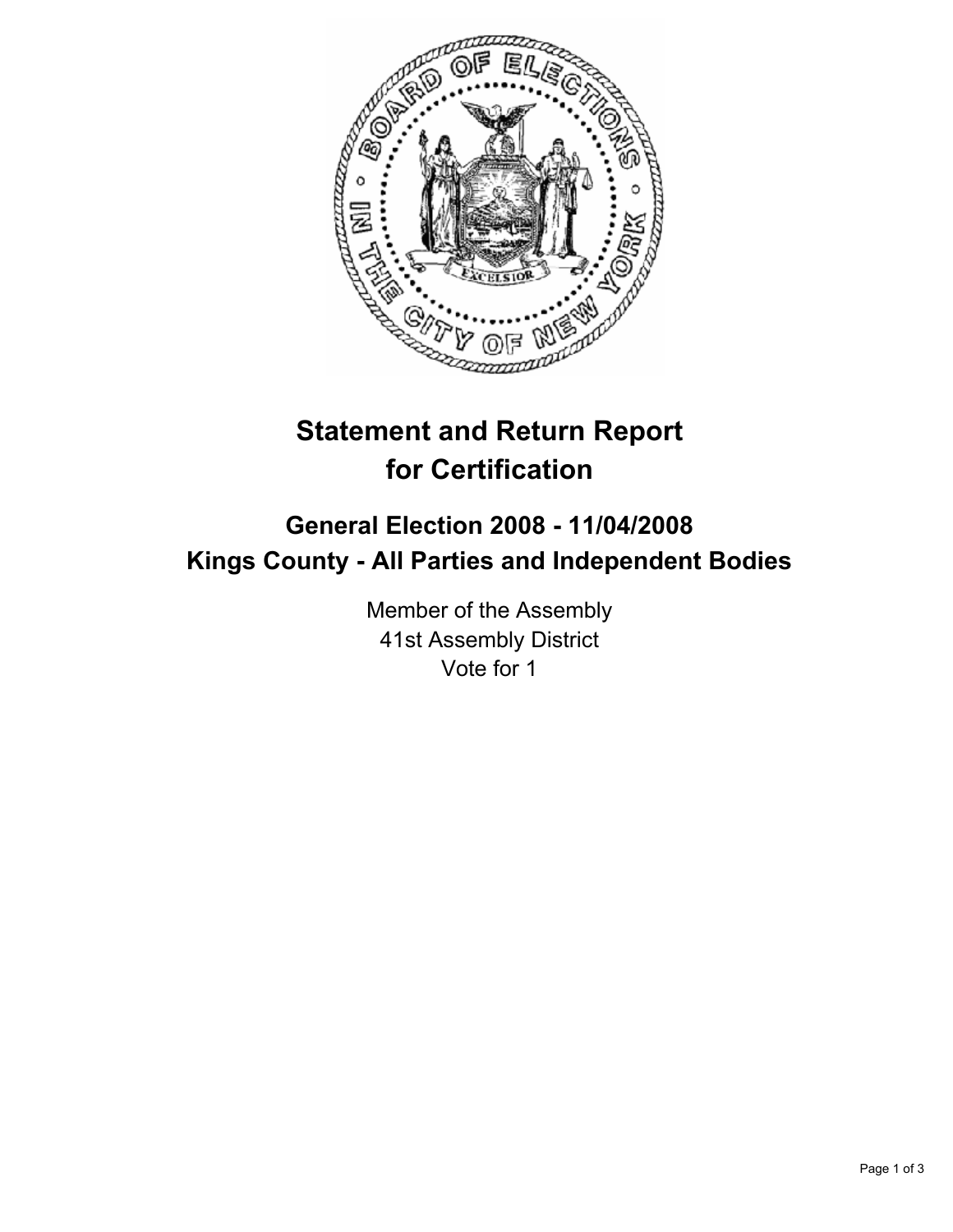

### **Assembly District 41**

| PUBLIC COUNTER                        | 37,579 |
|---------------------------------------|--------|
| <b>EMERGENCY</b>                      | 788    |
| ABSENTEE/MILITARY                     | 964    |
| <b>AFFIDAVIT</b>                      | 1,333  |
| <b>Total Ballots</b>                  | 40,921 |
| HELENE E WEINSTEIN (DEMOCRATIC)       | 24,808 |
| ALAN BELLONE (REPUBLICAN)             | 4,421  |
| ALAN BELLONE (CONSERVATIVE)           | 519    |
| HELENE E WEINSTEIN (WORKING FAMILIES) | 739    |
| WILLIAM COLTON (WRITE-IN)             |        |
| <b>Total Votes</b>                    | 30,488 |
| Unrecorded                            | 10.433 |